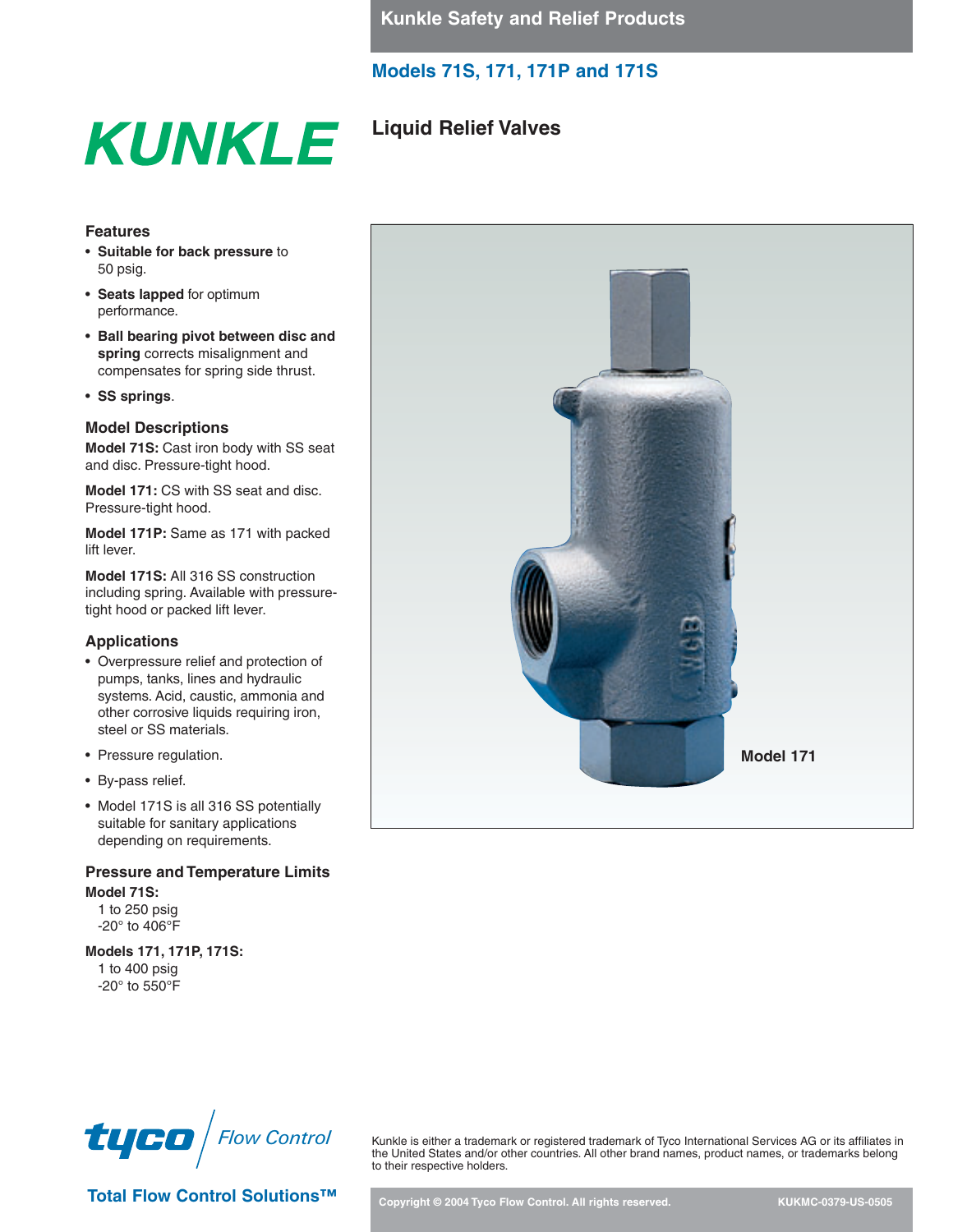## **Parts and Materials**

| <b>Models 71S, 171, 171S</b> |                          |                           |                |                           |  |
|------------------------------|--------------------------|---------------------------|----------------|---------------------------|--|
| No.                          | <b>Part Name</b>         | 71S                       | 171            | <b>171S</b>               |  |
|                              | Nozzle                   | SS A479-3161              | SS A479-3161   | SS A479-3161              |  |
| 2                            | <b>Body Gasket</b>       | <b>Teflon<sup>®</sup></b> | <b>Teflon®</b> | <b>Teflon®</b>            |  |
| 3                            | <b>Disc</b>              | SS A743-CF8M              | SS A743-CF8M   | SS A743-CF8M              |  |
| $\overline{4}$               | Stem End                 | SS A479-316               | SS A479-316    | SS A479-316               |  |
| 5                            | <b>Stem</b>              | SS A479-316               | SS A479-316    | SS A479-316               |  |
| 6                            | Spring                   | SS A313-316               | SS A313-316    | SS A313-316               |  |
| 7                            | Body                     | Cast Iron 126             | Steel A216-WCB | SS A351-CF8M              |  |
| 8                            | <b>Spring Step</b>       | SS A479-316               | SS A479-316    | SS A479-316               |  |
| 9                            | <b>Compression Screw</b> | SS A479-316               | SS A479-316    | SS A479-316               |  |
| 10                           | Cap Gasket               | <b>Teflon<sup>®</sup></b> | <b>Teflon®</b> | <b>Teflon<sup>®</sup></b> |  |
| 11                           | Jam Nut                  | SS A479-316               | SS A479-316    | SS A479-316               |  |
| 12                           | Cap                      | Steel A108                | Steel A108     | SS A479-316               |  |

## **Models 171P, 171S with Packed Lift Lever**

| No.            | <b>Part Name</b>         | 171P                    | <b>171S</b>               |
|----------------|--------------------------|-------------------------|---------------------------|
| 1              | <b>Nozzle</b>            | SS A479-3161            | SS A479-3161              |
| 2              | <b>Body Gasket</b>       | <b>Teflon®</b>          | Teflon <sup>®</sup>       |
| 3              | Body                     | Steel A216-WCB          | SS A351-CF8M              |
| $\overline{4}$ | <b>Disc</b>              | <b>SS A296-CF8M</b>     | <b>SS A296-CF8M</b>       |
| 5              | Stem End                 | SS A479-316             | SS A479-316               |
| 6              | <b>Spring Step</b>       | SS A479-316             | SS A479-316               |
| 7              | Stem                     | SS A479-316             | SS A479-316               |
| 8              | Spring                   | SS A313-316             | SS A313-316               |
| 9              | <b>Compression Screw</b> | SS A479-316             | SS A479-316               |
| 10             | $O$ -ring                | <b>BUNA-N</b>           | <b>Teflon<sup>®</sup></b> |
| 11             | Cap                      | <b>SS A296-CF8M</b>     | <b>SS A296-CF8M</b>       |
| 12             | Jam Nut                  | SS A479-316             | SS A479-316               |
| 13             | Lift Cam                 | <b>SS A296-CF8M</b>     | SS A296-CF8M              |
| 14             | Cotter Pin               | <b>Steel Commercial</b> | <b>Steel Commercial</b>   |
| 15             | Lever                    | Steel A108 Zinc Plated  | Steel A108 Zinc Plated    |
| 16             | <b>Drive Screw</b>       | <b>SS Commercial</b>    | <b>SS Commercial</b>      |
| 17             | <b>Retainer Nut</b>      | SS A479-316             | SS A479-316               |
| 18             | Lift Nut                 | Steel A108 Zinc Plated  | Steel A108 Zinc Plated    |

**Note**

1. SS A351-CF8M for 11/2- and 2-inch size.





Inlet NPT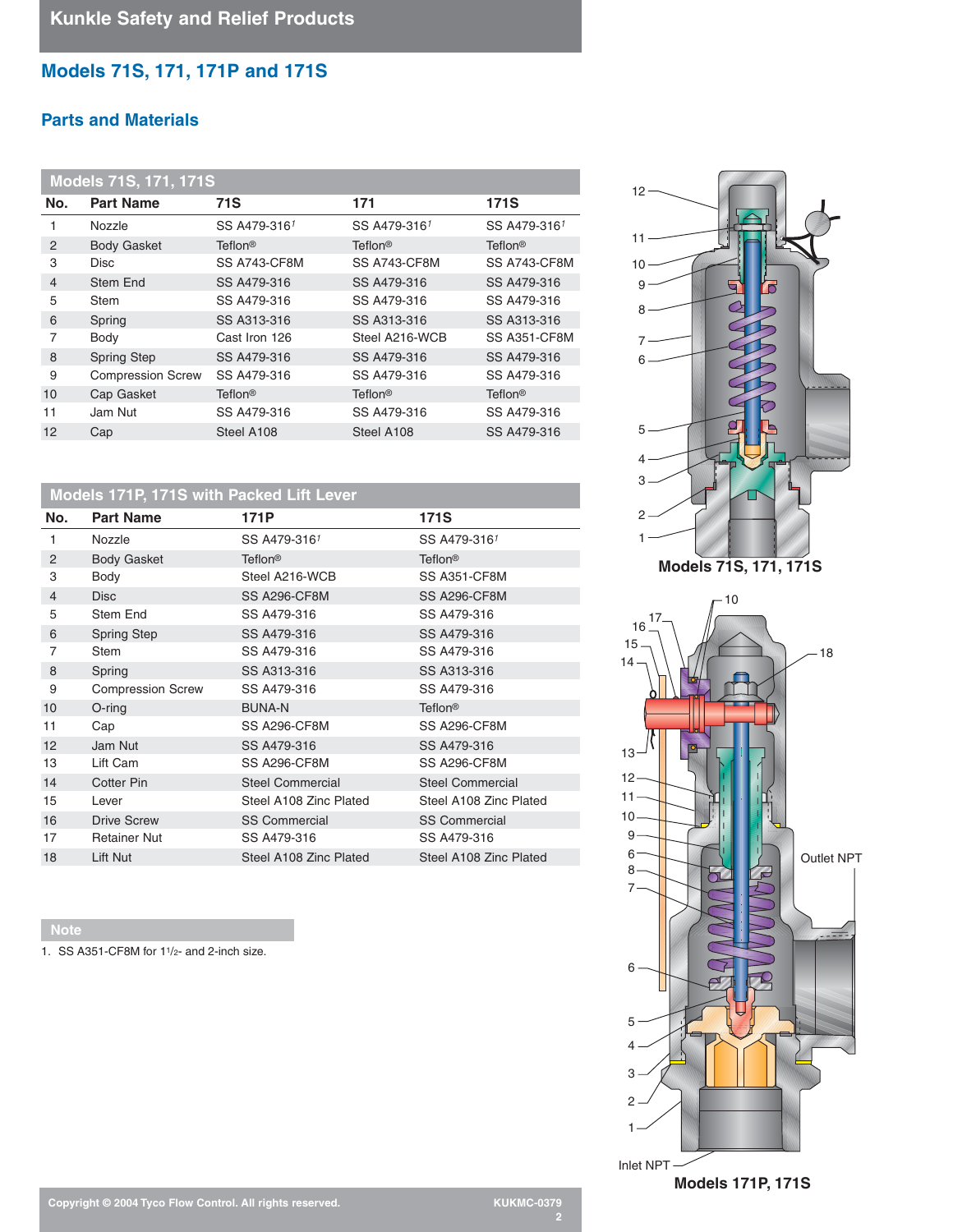### **Capacities**

### **Note**

#### **1. Liquid Overpressure Factors**

To determine capacities at other than 25% overpressure/accumulation, multiply capacity shown by: 10% Acc.  $= 0.6$ 

15% Acc. = 0.8 20% Acc. = 0.9

| Non-code Liquid - 25% Accumulation (GPM) |                          |                |                                    |           |       |     |
|------------------------------------------|--------------------------|----------------|------------------------------------|-----------|-------|-----|
| <b>Set Pressure</b>                      |                          |                | <b>Valve Inlet and Outlet Size</b> |           |       |     |
| (psig)                                   | $1/2$ "                  | 3/4"           | 1"                                 | $1^{1/4"$ | 11/2" | 2"  |
| 1                                        | $\mathbf{1}$             | $\overline{c}$ | 4                                  | 6         | 10    | 19  |
| $\ensuremath{\mathsf{3}}$                | $\overline{2}$           | $\overline{4}$ | 6                                  | 11        | 17    | 32  |
| 5                                        | $\sqrt{2}$               | 5              | 8                                  | 14        | 22    | 42  |
| $\overline{7}$                           | $\overline{2}$           | 6              | 9                                  | 16        | 26    | 49  |
| 10                                       | 3                        | $\overline{7}$ | 11                                 | 20        | 31    | 59  |
| 20                                       | $\overline{4}$           | 9              | 16                                 | 28        | 43    | 84  |
| 30                                       | 5                        | 11             | 20                                 | 34        | 53    | 102 |
| 40                                       | $\,$ 6                   | 13             | 23                                 | 39        | 61    | 118 |
| 50                                       | $\overline{7}$           | 15             | 25                                 | 44        | 68    | 132 |
| 60                                       | $\overline{\phantom{a}}$ | 16             | 28                                 | 48        | 75    | 145 |
| 70                                       | 8                        | 17             | 30                                 | 52        | 81    | 156 |
| 80                                       | 8                        | 19             | 32                                 | 55        | 87    | 167 |
| 90                                       | 9                        | 20             | 34                                 | 59        | 92    | 177 |
| 100                                      | 9                        | 21             | 36                                 | 62        | 97    | 187 |
| 110                                      | 10                       | 22             | 37                                 | 65        | 102   | 196 |
| 120                                      | 10                       | 23             | 39                                 | 68        | 106   | 205 |
| 130                                      | 11                       | 24             | 41                                 | 71        | 110   | 213 |
| 140                                      | 11                       | 25             | 42                                 | 73        | 115   | 221 |
| 150                                      | 11                       | 25             | 44                                 | 76        | 119   | 229 |
| 160                                      | 12                       | 26             | 45                                 | 78        | 123   | 236 |
| 170                                      | 12                       | 27             | 47                                 | 81        | 126   | 244 |
| 180                                      | 13                       | 28             | 48                                 | 83        | 130   | 251 |
| 190                                      | 13                       | 29             | 49                                 | 86        | 134   | 258 |
| 200                                      | 13                       | 29             | 50                                 | 88        | 137   | 264 |
| 210                                      | 14                       | 30             | 52                                 | 90        | 140   | 271 |
| 220                                      | 14                       | 31             | 53                                 | 92        | 144   | 277 |
| 230                                      | 14                       | 32             | 54                                 | 94        | 147   | 284 |
| 240                                      | 14                       | 32             | 55                                 | 96        | 150   | 290 |
| 250                                      | 15                       | 33             | 56                                 | 98        | 153   | 296 |
| 260                                      | 15                       | 34             | 58                                 | 100       | 156   | 301 |
| 270                                      | 15                       | 34             | 59                                 | 102       | 159   | 307 |
| 280                                      | 16                       | 35             | 60                                 | 104       | 162   | 313 |
| 290                                      | 16                       | 35             | 61                                 | 106       | 165   | 318 |
| 300                                      | 16                       | 36             | 62                                 | 107       | 168   | 324 |
| 310                                      | 16                       | 37             | 63                                 | 109       | 171   | 329 |
| 320                                      | 17                       | 37             | 64                                 | $111$     | 173   | 334 |
| 330                                      | 17                       | 38             | 65                                 | 113       | 176   | 340 |
| 340                                      | 17                       | 38             | 66                                 | 114       | 179   | 345 |
| 350                                      | 17                       | 39             | 67                                 | 116       | 181   | 350 |
| 360                                      | 18                       | 39             | 68                                 | 118       | 184   | 355 |
| 370                                      | 18                       | 40             | 69                                 | 119       | 186   | 360 |
| 380                                      | 18                       | 41             | 70                                 | 121       | 189   | 364 |
| 390                                      | 18                       | 41             | 70                                 | 122       | 191   | 369 |
| 400                                      | 19                       | 42             | 71                                 | 124       | 194   | 374 |